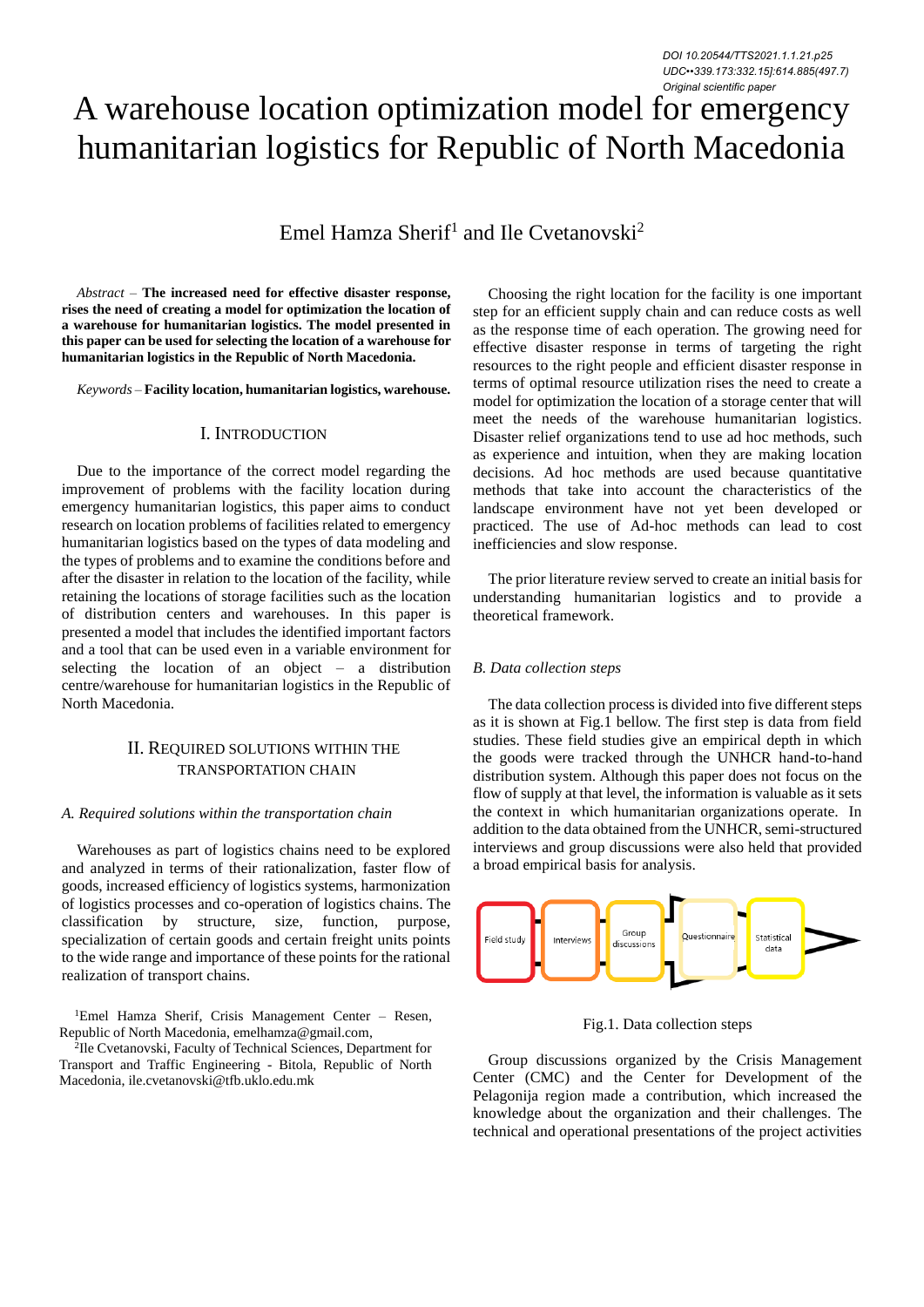of the J-CROSS (program for Joint cross-border cooperation for protection of the population from natural disasters and catastrophes caused by man-made) contributed to the formation of the strategy for humanitarian logistics.

A number of potentially important factors influencing the model were identified on the basis of the literary study. These factors were summarized in the questionnaire that was sent to a large number of people at the CMC. The goal was to identify the factors relevant to the organization. Respondents were selected from different positions within the CMC and from different backgrounds to get the widest possible information.

The last step was a request for statistics, where quantitative data from Crisis Management Center of North Macedonia were requested and obtained electronically.

### III. MODEL CONSTRUCTION

The model is based on theoretical framework analysis and empirical studies. The outcome of the analysis determines which model should be constructed and how it should be modified in order to adapt it to the need of the Crisis Management Center. This process includes four main phases. The first one is the definition of the problem, then the main phase occurs during the data collection process. Collection and processing of data has the main impact in the model. The model is based on theoretical framework analysis and empirical studies.

The model is built in Microsoft Excel, using the Solver tool. The program could be done on another platform, but it has several advantages with Excel. For starters, this is a program that is widely used and usually installed by everyone computers. Furthermore, it is a well-known program with which the user feels comfortable. Finally, Excel has a programming language installed, VBA, which provides a number of functions.

Excel and VBA can also be designed to allow the user to control the model through buttons, shapes or dialog boxes, or to make a report from the simulation, where the optimal flow and price or time. This feature is important to answer the second research question. Model building in Excel also has some drawbacks: Excel cannot create reports as databases; may require a large portion of hard disk space; small changes can change the whole model; Error searching can be time consuming.

However, the advantages mentioned above are considered far more important than the disadvantages. The model includes three levels based on the level identified in supply chain mapping: supplier, warehouse and point of demand. The goods move from the manufacturer to the warehouse then to the point of demand or from the global warehouse to the warehouse in the specific country.

The model works as a Excel worksheet with Solver solution. Excel Worksheet from FLP (Facility Location Problem - Spreadsheet Solver) model consists of five parts. The first part deals with locations (Locations), where the number of desirable locations for the construction of a warehouse can be entered and it allows input from 5 to 300 different locations as shown at Fig.2.The model can to be extended to a larger number of possible locations but then the processing time of data with Excel would be larger and errors could occur.

As a result it would be optimal to take a number of locations which will be between 5 and 300. What refers to the number of sites less than 5, then the optimization procedure of location of an object can also be done by manual calculations or by someone simpler computer command. The model will help to choose the optimal location for serving other near locations by optimizing the set function (minimum distance/maximum coverage).



Fig.2. FLP Solver console sheet view

The second part deals with Costs and Coverage. This section includes:

- Distance computation method (Bing Maps/Google Maps), driving distances in kilometers;
- The type of route (Fastest / Passenger vehicle, Fastest / Passenger vehicle in real traffic, Fastest / freight vehicle, fastest / freight vehicle in real traffic);
- Costs per unit distance (this value is taken as positive although it refers to costs and in our case is taken as 1 Euro per km);
- Costs scaled by demand (Yes/No);
- Service distance limit is a limit in kilometers that is set as the maximum upper limit to which a particular storage center would serve (in this model is set an upper limit of 300 km);
- Coverage distance limit is a limit that is set at each of the locations where they could cover the demand (in our case it is limited to 200 km, all locations that are farther than 200 km will not be served by selected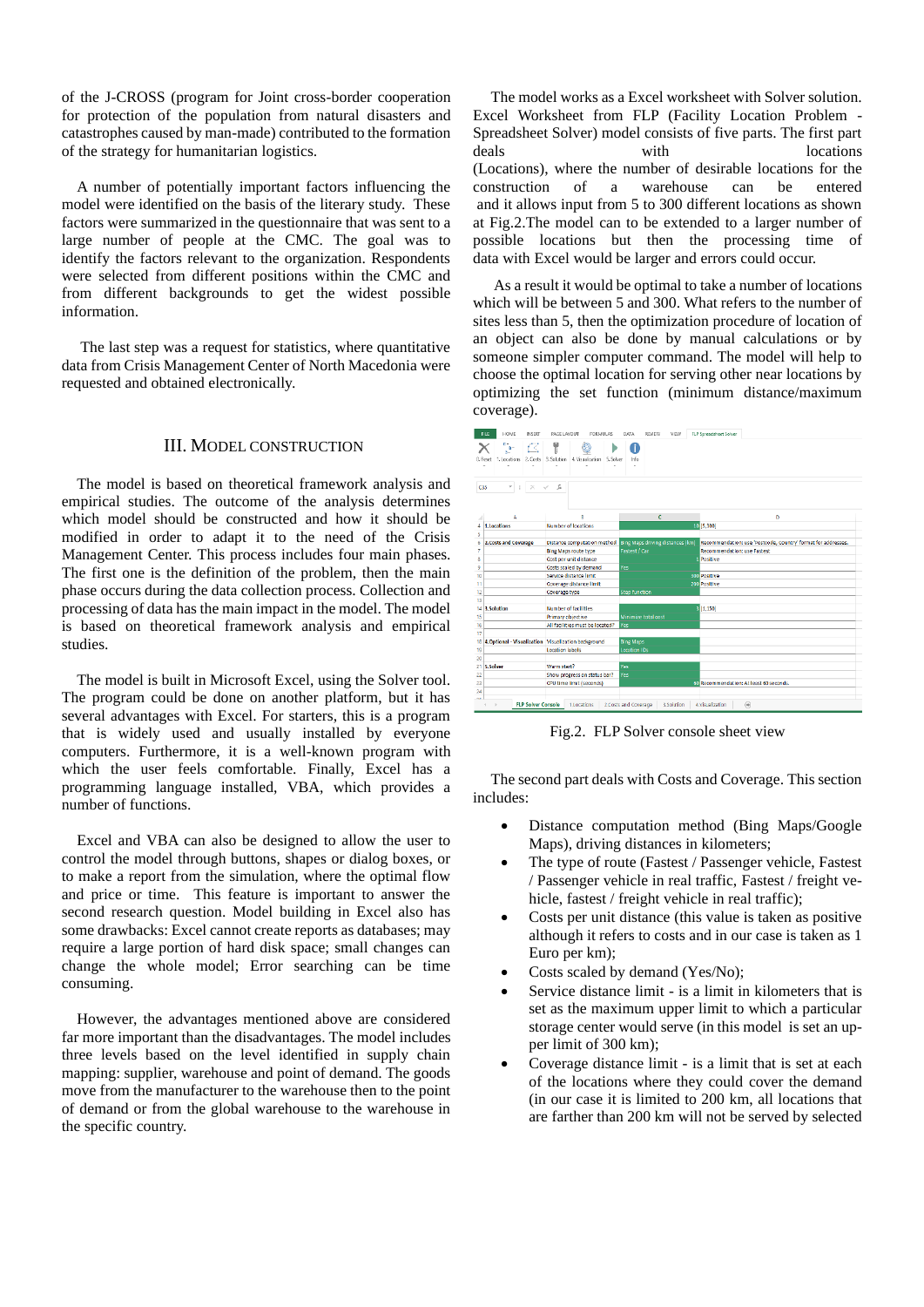storage center and will not be taken into account in further calculations);

- Coverage type (Step function each location on demand will be served step by step).
- The third part refers to the solution. Three parameters are entered in this section:
- Number of facilities (Number of facilities [1,150] the solution can be integer number greater than 1 and with a maximum value of 150 of the possible 300 locations);
- Main goal (Primary objective Minimize total costs, Maximize Demand Covered, Minimize Maximum Service Distance) Minimize total costs, Maximizing the satisfied demand, Minimizing the maximum service distance.
- Do all objects need to be located ? (We choose Yes or No, whether we want all objects to be located in a specific location or no (All facilities must be located> Yes / No).

The fourth part of the worksheet refers to Visualization.

This is an optional tool that is used to visually display the result on a map. Bing Maps / Google Maps or some other image that we think should be placed in the background of the results (are sets via the Insert menu from Excel). The same visual display shows the locations that are selected as well as the locations that are served (via arrows – shown below in the results section).

Finally, the fifth part refers to the Solver tool, where the time for realization of the calculations is set, which should not be less than 60 seconds (recommendation).

During the validation and implementation of the model in our conditions, ie. in the Republic of Northern Macedonia we have selected ten cities that would cover the entire territory of the Republic and the volume of data should not be large so that the system can works without errors.

At the top of the worksheet there are standard tools that appear on every document created in Excel by the Office suite, namely: document name, minimize, maximize, close and FILE menus , HOME, INSERT, PAGE LAYOUT, FORMULAS, DATA, REVIEW and VIEW.

### IV. EVALUATION OF THE MODEL

To evaluate the model with data from North Macedonia, we started with 10 locations and set function minimum distance with 3 main locations serving all other. When the number of locations is less than 5, the procedure for optimization of object location can be done with manual calculations or with a more simple computer command.

At Fig.3 is shown the location worksheet which consists of a table with 9 columns and 10 rows – one for each location.



Fig.3 Locations sheet view

Columns A and B give the ordinal numbers for each location, column C gives the addreses of the locations, in our case they are the names of the cities themselves. If location coordinates are automatically determined by using Bing Maps then addresses should be entered with post code and city. But if the coordinates are entered manually via data from Google Maps than the location names can be as we like as. Columns D and E are latitude and longitude data that we have found automatically through Bing Maps or manually filled via Google Maps. Columns F, G, H and I refer to "Demand", "May be a facility", "Capacity" and "Setup costs" respectively.

The fields in the table are filled in according to the actual situation, and then these data are used to calculate the most optimal location for the construction of a storage center that will serve in a crisis situation or a natural disaster.

When the set function is to minimize the total cost of supplying 10 locations with 3 storage locations, we obtain the results shown in the figure 4. That is, the facility at Location 1 will serve Locations 1 and 2, the facility at Location 3 will meet the needs of Location 3, Location 4 and Location 7, and the last facility at Location 6 meets the needs of Location 6, Location 5, Location 8, Location 9 and Location 10. The results show that all Locations are satisfied with the choice of Locations 1, 3 and 6, with total costs being minimal.